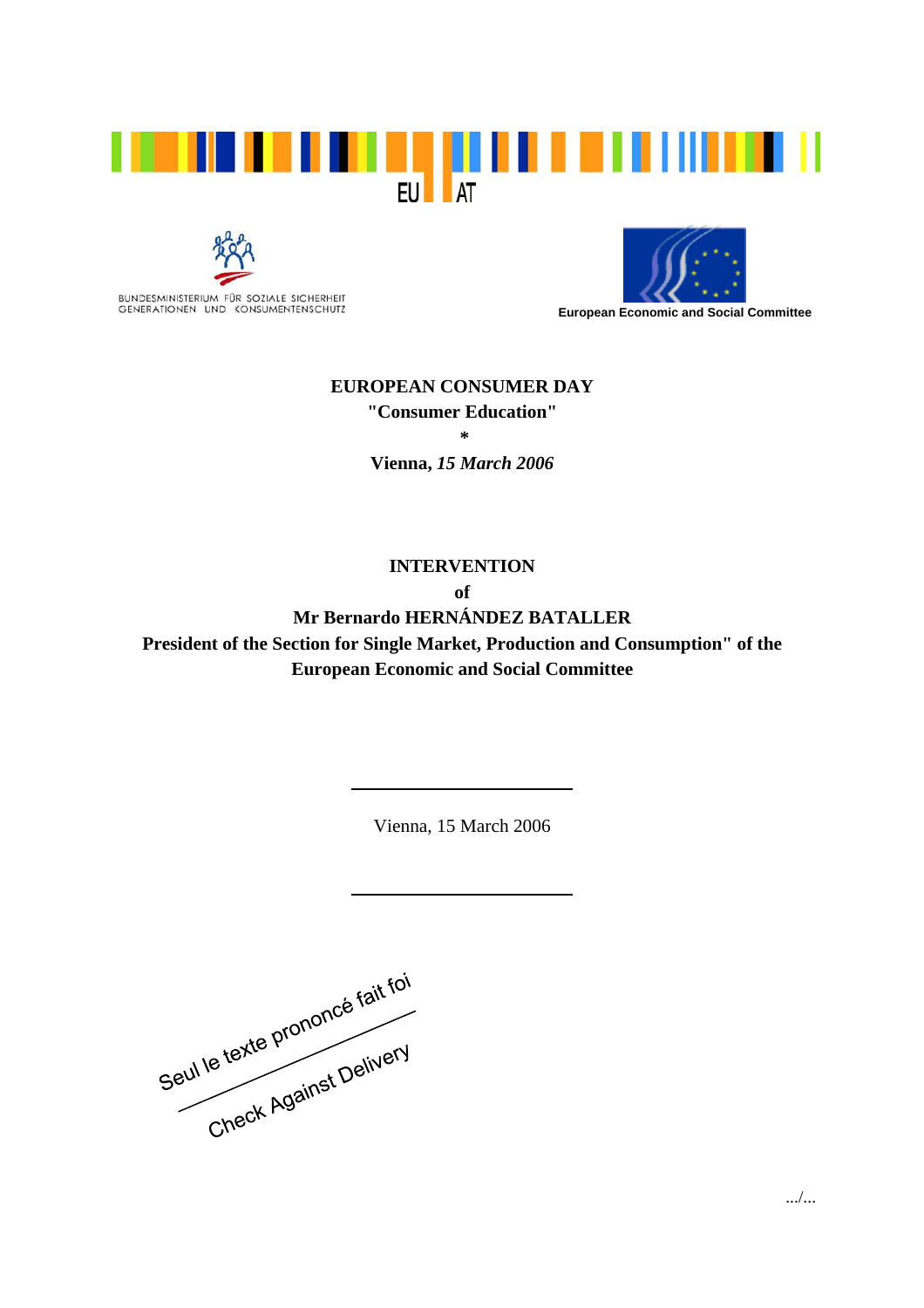Minister, ladies and gentlemen,

I am honoured to be closing this European Consumer Day, which, under the title of "Consumer Education", has been held in the magnificent Urania building. Just like this impressive building in its day, the European Economic and Social Committee's Section for the Single Market, Production and Consumption has tried to situate itself on the cutting edge of the study of a topic that affects us all today.

Perhaps the unique and beautiful city of Vienna knew that the secret to its beauty lay in accommodating different cultures and diverse approaches to shared problems, within a climate of tolerance that was and is perhaps its greatest attraction.

Here, in addressing the topic "Consumer Education", we have tried to follow the example of such historical and eternal principles.

The importance of consumer education is clearly enshrined in Article 153 of the EU Treaty, which calls on the Community to promote consumers' rights to information and education. Of course, the subsidiarity principle means that a large share of the responsibility in the area of education falls on national, regional and local authorities. However, this does not mean that the issue cannot or should not be debated at Community level so that specific actions can be proposed to improve consumer education.

From the point of view of content, consumer education must endeavour to give consumers a proper understanding of the various social, technical, legal and regulatory concepts associated with consumer protection, *i.e.*:

- a proper understanding of the composition of goods and services, the safety and quality criteria that apply to each product, the way products are used, consumed and maintained, and the associated costs;
- − a proper understanding of commercial communication, in particular when distinguishing product information from the "hype" of advertising or promotional material;
- a proper understanding of contract terms, many of which are increasingly complicated owing to the variety of options associated with increasingly personalised products;
- − a proper understanding of consumer rights when bringing complaints through the various administrative, legal and out-of-court channels.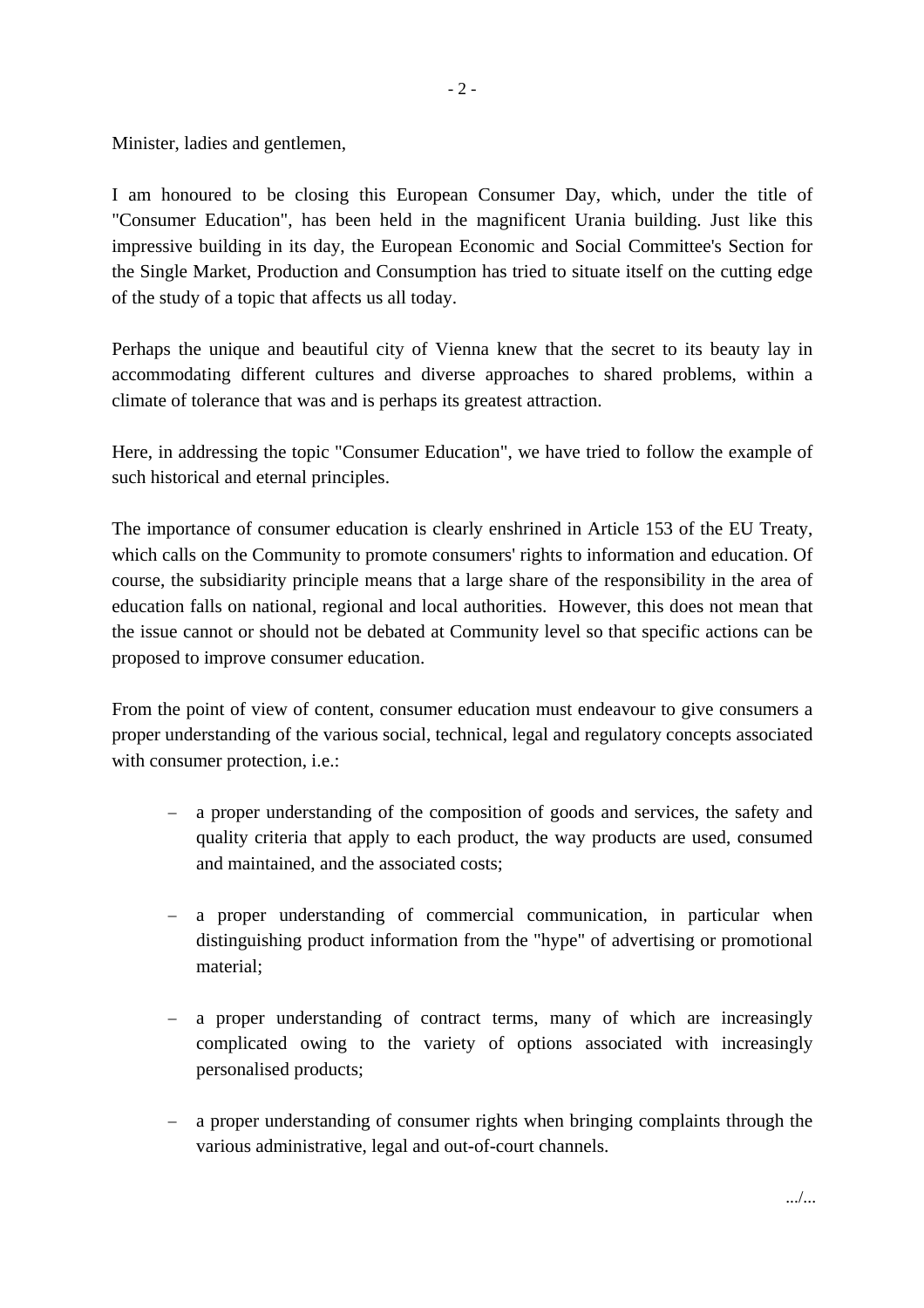From the technical point of view, it is important to develop educational tools and materials that are clearly designed to equip consumers with the knowledge and skills needed for action.

Consumer organisations could, with the appropriate support, do more than provide advice, or merely disseminate and distribute training materials and tools designed by experts or within the EU institutions. They could also play a fundamental role as active training providers for consumers in general. Their high level of credibility and contact with the public make them a very effective channel for disseminating and raising awareness of Commission initiatives and this must also be used and taken into account in the area of consumer education.

It can be concluded that now would be a good time to develop the following actions at Community level:

Give impetus to the work of a group of permanent experts, comprising education professionals with an in-depth knowledge of consumer affairs, who can systematise on an ongoing basis the work carried out in each country and draw up the reports needed to further apply the Treaty of Amsterdam with regard to consumer education.

Present a plan to consolidate European networks that promote consumer education, through significant and ongoing projects.

Study the possibility of setting up a virtual school of consumer education, drawing on new technologies and the experience already gained by different countries in this area. Commission proposals should be developed that:

- − help make consumer education widely available so that all European citizens can be educated and trained as consumers, as is their right and duty;
- − enable educational actions to be coordinated more effectively and proper educational material to be drawn up, including the use of the Internet, so as to take account of the different characteristics of European consumers;
- − provide training for trainers, adult consumers and vulnerable groups;
- − ensure that the members of consumer organisations and other consumer bodies and institutions are given high-quality ongoing training.